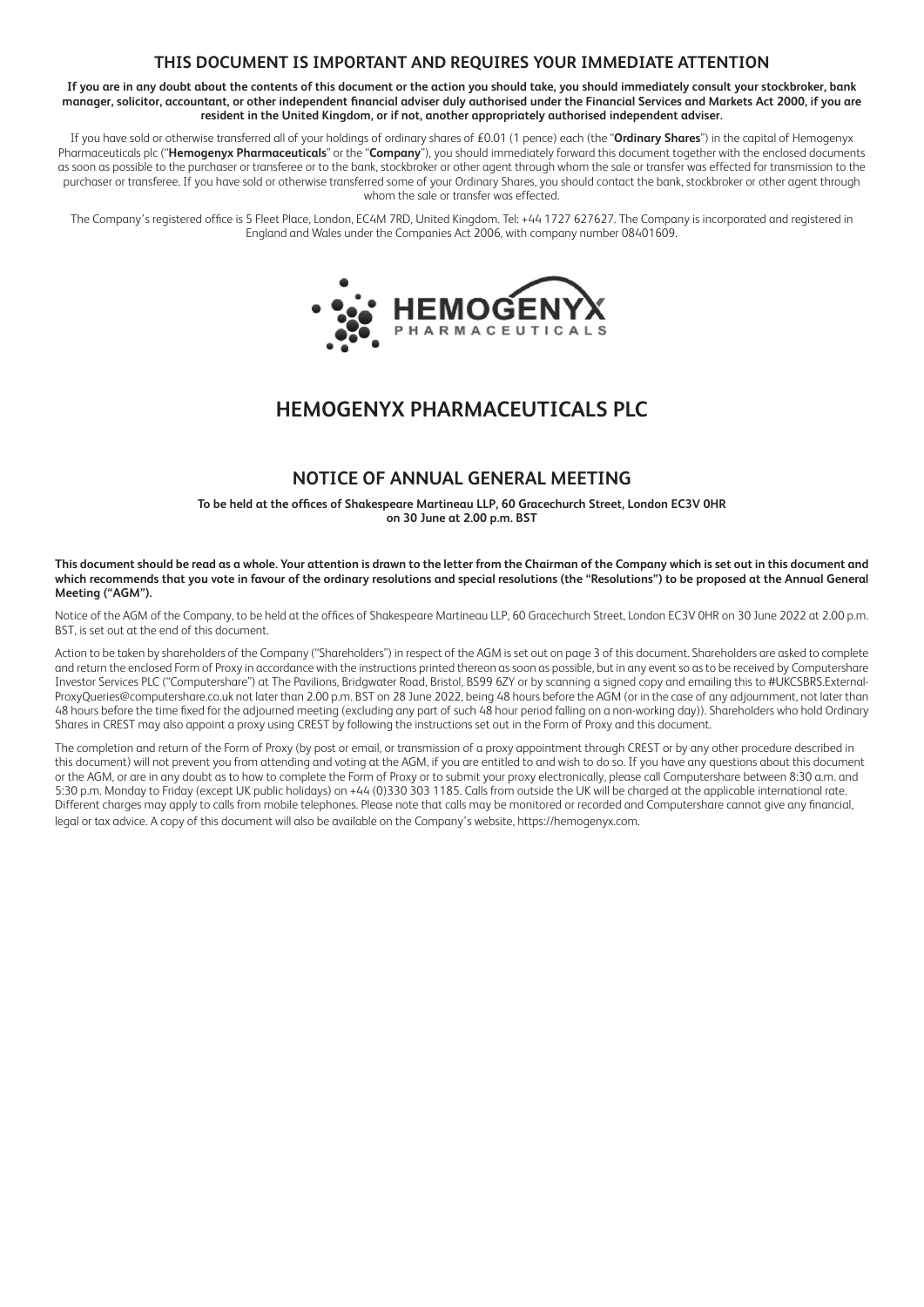

**Letter from the Chairman of Hemogenyx Pharmaceuticals plc**

(Registered and incorporated in England and Wales with Company number 08401609)

Registered Office 5 Fleet Place London EC4M 7RD United Kingdom

8 June 2022

Dear Shareholder,

I am writing to give you details of the Company's 2022 AGM which will be held at 2.00 p.m. BST on 30 June 2022 at the offices of Shakespeare Martineau LLP, 60 Gracechurch Street, London EC3V 0HR. The formal notice of AGM is set out on page 4 of this document and an explanation of the business to be considered and voted on at the AGM is set out on page 5.

## **How to attend the AGM**

If you are coming to the AGM, please bring the Attendance Card portion of the Form of Proxy with you. It authenticates your right to attend, speak and vote at the AGM and will speed your admission. You may also find it useful to bring the Notice of AGM and the 2021 Annual Report and Accounts so that you can refer to them at the AGM.

## **How to vote**

Your vote is important to us. The Directors have taken the decision that voting on the Resolutions at the AGM will be taken on a show of hands. The proxy results will also be displayed at the AGM.

Our registrar, Computershare Investor Services PLC, must receive your online or postal proxy appointment and voting instructions by 2.00 p.m. BST on 28 June 2022 at the latest to ensure that your vote is counted. Details of how to submit a proxy are set out on page 6 of this document.

## **How to ask questions**

Shareholders wishing to raise any questions relating to the business of the AGM may do so by submitting them to the Chair by email to company. secretary@hemogenyx.com in advance of the AGM. The Company will endeavour to publish and maintain an appropriate summary of responses on its website in advance of the AGM. All Shareholders or their proxies in attendance will have the opportunity to ask questions at the AGM. The Chair of the AGM will ensure that all such questions relating to the formal business of the AGM are addressed during the AGM, unless no response is required to be provided under the Companies Act or the provision of a response would, at the Chair's discretion, otherwise be undesirable in the interests of the Company or the good order of the AGM.

## **Business of the AGM**

The business we will discuss at the AGM is made up of resolutions that are regularly brought to Shareholders. The formal notice of AGM and the Resolutions to be proposed at the AGM are set out on page 4 of this document. The following is a brief summary of the items of business:

- Resolution 1 relates to the receipt and adoption of the Company's annual accounts for the financial year ended 31 December 2021 together with the directors' reports and auditor's report (the "2021 Annual Report and Accounts") on those accounts;
- Resolution 2 relates to the approval of the Directors' Remuneration Report which is set out in the 2021 Annual Report and Accounts;
- Resolution 3 relates to the re-appointment of the auditors;
- Resolution 4 authorises the Audit Committee to agree the auditor's remuneration;
- Resolution 5 relates to the approval of the 2021 Equity Incentive Plan with Non-Employee Sub-Plan;
- Resolution 6 relates to the Directors' authority to allot shares;
- Resolution 7 relates to the disapplication of pre-emption rights;
- Resolution 8 relates to the Directors' authority to call a general meeting (other than an annual general meeting) of the Company on a reduced notice period.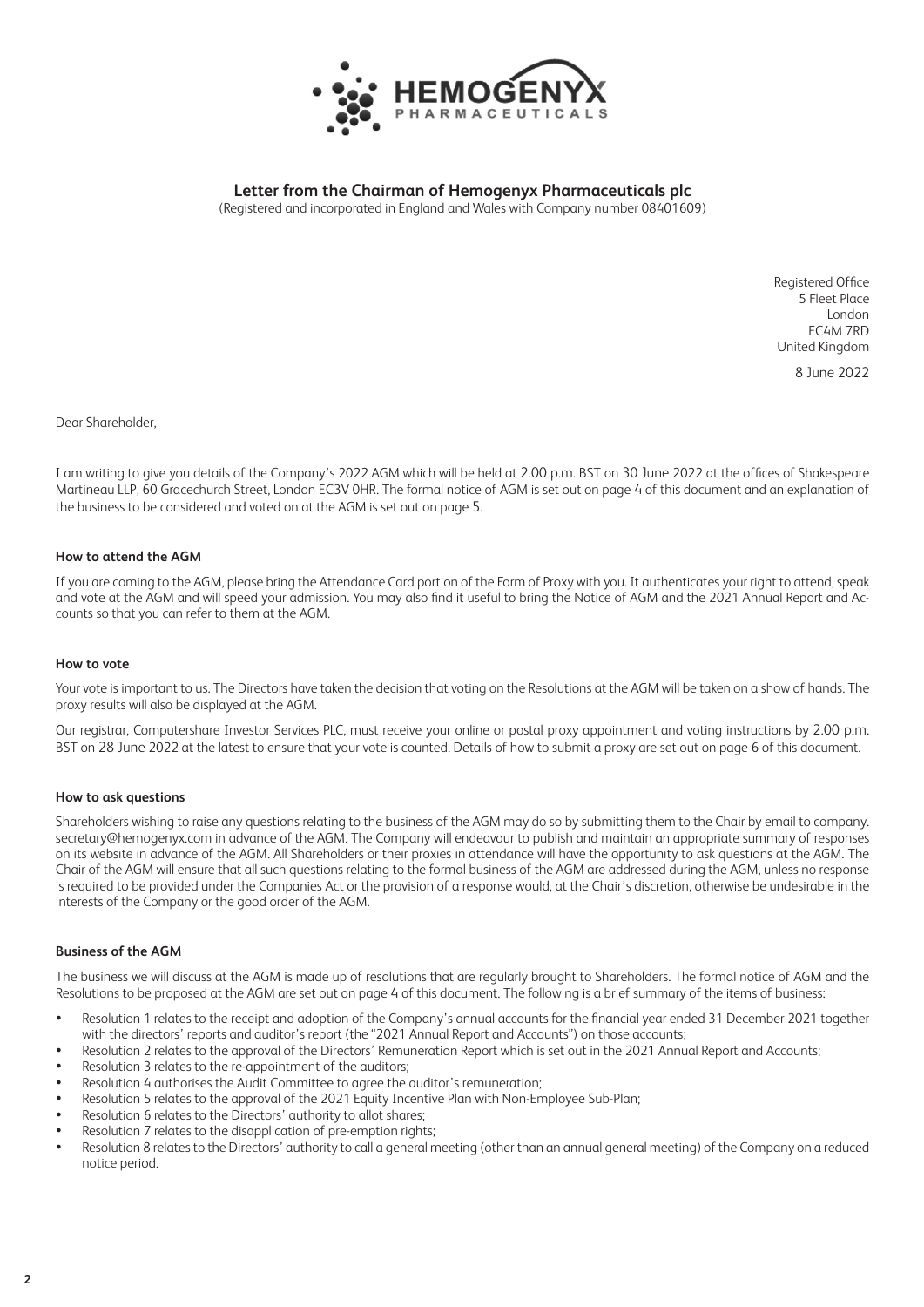## **Action to be taken**

Please check that you have received the following:

- a Form of Proxy for use in respect of the AGM on 30 June 2022; and
- a pre-paid envelope for use in the UK only for the return of the Form of Proxy.

If you have not received all of these documents, please contact the Shareholder Helpline operated by Computershare between 8:30 a.m. and 5:30 p.m. Monday to Friday (except UK public holidays) on +44 (0)330 303 1185. Calls from outside the UK will be charged at the applicable international rate. Different charges may apply to calls from mobile telephones. Please note that calls may be monitored or recorded, and Computershare cannot provide advice on the merits of the Resolutions or give any financial, legal or tax advice.

Shareholders are required to cast or amend proxy voting instructions in respect of the AGM not later than 48 hours before the AGM (or in the case of any adjournment, not later than 48 hours before the time fixed for the adjourned meeting (excluding any part of such 48 hour period falling on a non-working day)). Shareholders are entitled to appoint a proxy in respect of some or all of their Ordinary Shares and may also appoint more than one proxy, provided that each proxy is appointed to exercise the rights attached to a different share or shares held by such holder. Shareholders who wish to appoint more than one proxy in respect of their holding of Ordinary Shares should contact Computershare for further Forms of Proxy or photocopy the Form of Proxy as required.

## **Sending the Form of Proxy by post or by email**

Please complete and sign the Form of Proxy in accordance with the instructions printed thereon and return the Form of Proxy to Computershare, the Company's registrar, either (i) by post to Computershare Investor Services PLC, The Pavilions, Bridgwater Road, Bristol, BS99 6ZY, or (ii) by emailing a scanned copy to #UKCSBRS.ExternalProxyQueries@computershare.co.uk, so as to be received as soon as possible and in any event not later than at 2.00 p.m. BST on 28 June 2022, being 48 hours before the AGM (or in the case of any adjournment, not later than 48 hours before the time fixed for the adjourned meeting (excluding any part of such 48 hour period falling on a non-working day)).

The completion and return of the Form of Proxy by post or email (or transmission of a proxy appointment through CREST or by any other procedure described in this document) will not prevent you from attending and voting at the AGM, if you are entitled to and wish to do so.

If the Form of Proxy is not lodged by the relevant time, it will be invalid.

## **Appointment of proxies through CREST**

CREST members who wish to appoint a proxy or proxies by utilising the CREST electronic proxy appointment service may do so for the meeting and any adjournment(s) of it by using the procedures described in the CREST Manual (available from https://www.euroclear.com/site/public/EUI). CREST Personal Members or other CREST sponsored members, and those CREST members who have appointed a voting service provider(s), should refer to their CREST sponsor or voting service provider(s), who will be able to take the appropriate action on their behalf. In order for a proxy appointment made by means of CREST to be valid, the appropriate CREST message (a CREST Proxy Instruction) must be properly authenticated in accordance with Euroclear UK & Ireland Limited's (EUI) specifications and must contain the information required for such instructions, as described in the CREST Manual. The message must be transmitted so as to be received by Computershare (ID: 3RA50) by no later than 2.00 p.m. BST on 28 June 2022. For this purpose, the time of receipt will be taken to be the time (as determined by the timestamp applied to the message by the CREST Applications Host) from which Computershare is able to retrieve the message by enquiry to CREST in the manner prescribed by CREST.

CREST members and, where applicable, their CREST sponsors or voting service providers should note that EUI does not make available special procedures in CREST for any particular messages. Normal system timings and limitations will therefore apply in relation to the input of CREST Proxy Instructions. It is the responsibility of the CREST member concerned to take (or, if the CREST member is a CREST personal member or sponsored member or has appointed a voting service provider(s), to procure that his CREST sponsor or voting service provider(s) take(s)) such action as shall be necessary to ensure that a message is transmitted by means of the CREST system by any particular time.

In this connection, CREST members and, where applicable, their CREST sponsors or voting service providers are referred, in particular, to those sections of the CREST Manual concerning practical limitations of the CREST system and timings. The Company may treat as invalid a CREST Proxy Instruction in the circumstances set out in Regulation 35(5)(a) of the Uncertificated Securities Regulations 2001.

## **Recommendation**

The formal notice of AGM is set out on page 4 of this document and an explanation of each of the Resolutions to be considered at the AGM may be found on page 5 of this document.

The Directors believe that the passing of the Resolutions is in the best interests of the Company and the Shareholders taken as a whole. The Directors unanimously recommend that Shareholders vote, or procure their vote, in favour of the Resolutions as they intend to do in respect of their own beneficial holdings of Ordinary Shares, amounting in aggregate to 122,231,632 Ordinary Shares representing approximately 12.48 per cent. of the voting rights of the current issued Ordinary Share capital of the Company.

Thank you for your ongoing support of the Company.

Yours faithfully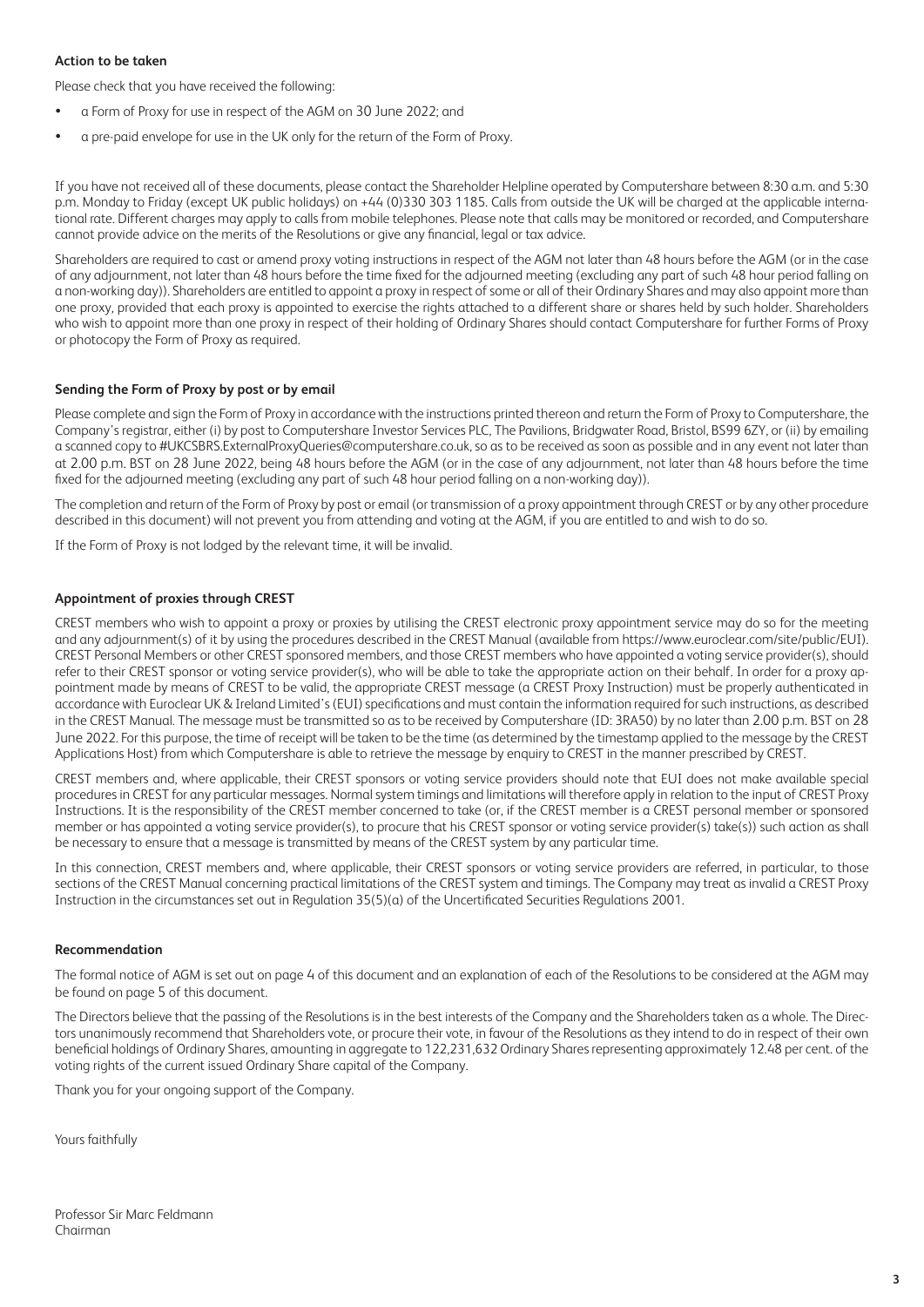## **HEMOGENYX PHARMACEUTICALS PLC (the "Company")**

(Registered and incorporated in England and Wales with Company number 08401609)

**NOTICE IS HEREBY GIVEN** that the Annual General Meeting (the "**AGM**") of the Company will be held at the offices of Shakespeare Martineau LLP, 60 Gracechurch Street, London EC3V 0HR on 30 June 2022 at 2.00 p.m. to consider and if thought fit, pass the following resolutions. Resolutions 1 to 6 will be proposed as ordinary resolutions and resolutions 7 and 8 will be proposed as special resolutions.

#### **Ordinary resolutions**

#### **Annual Report and Accounts**

1. To receive and adopt the Company's annual accounts for the financial year ended 31 December 2021 together with the directors' reports and auditor's report on those accounts (the "2021 Annual Report and Accounts").

#### **Directors' Remuneration Report**

2. To approve the Directors' Remuneration Report (other than the Remuneration Policy) as set out in the 2021 Annual Report and Accounts, for the financial year ended 31 December 2021.

#### **External auditor's reappointment and remuneration**

- 3. To reappoint PKF Littlejohn LLP as the Company's auditor until the conclusion of the next annual general meeting of the Company.
- 4. To authorise the Audit Committee to determine the level of the auditor's remuneration.

#### **Employee Incentive Plan and Non-Employee Sub-Plan**

- 5. (a) To approve the Hemogenyx Pharmaceuticals plc Equity Incentive Plan with Non-Employee Sub-Plan in the form published on the Company's web site and available at the Company's registered office (the "Plan") adopted by the Board on 27 July 2021;
	- (b) to authorise a maximum of 30,000,000 ordinary shares for issuance under the Plan;
	- (c) to authorise the grant of a maximum of 30,000,000 ordinary shares as Incentive Options (as defined in the Plan); and

(d) to authorise the directors to do all acts and things as are or may be necessary or expedient to carry the same into effect, notwithstanding that the directors may be interested in the same.

#### **Directors' authority to allot shares**

6. To authorise the board of directors (the "Board" or the "Directors"), generally and unconditionally for the purpose of section 551 of the U.K. Companies Act 2006 (the "Companies Act") to exercise all the powers of the Company to allot shares in the Company or to grant rights to subscribe for or to convert any security into shares in the Company ("Rights") up to £3,265,830.74 in nominal value of ordinary shares of £0.01 each in the capital of the Company provided that this authority shall, unless renewed, varied or revoked by the Company, expire at the earlier of the date falling 15 months from the date of the passing of this Resolution or the conclusion of the Company's next annual general meeting, save that the Company may, before such expiry, make an offer or agreement which would or might require shares to be allotted and the Directors may allot shares in pursuance of such offer or agreement notwithstanding that the authority conferred by this Resolution has expired.

All previous authorities conferred upon the Directors to allot shares in the Company or to grant Rights are revoked subject to any allotment, offer or agreement which would or might require equity securities or other securities to be allotted after the expiry of such period already made pursuant thereto and without prejudice to any allotment of the shares or grant of Rights already made, offered or agreed to be made pursuant to such authorities.

#### **Special resolutions**

#### **Disapplication of pre-emption rights**

- 7. To authorise the Directors, subject to the passing of Resolution 6, and in accordance with the power conferred on the Directors by the Company's articles of association, to allot equity securities (as defined in the Companies Act) for cash under the authority given by that Resolution and/or to sell ordinary shares held by the Company as treasury shares for cash as if section 561 of the Companies Act did not apply to any such allotment or sale, provided that such authority shall be limited to:
	- a. the allotment of equity securities in connection with an offer or issue of equity securities to or in favour of (i) holders of ordinary shares in proportion (as nearly as may be practicable) to their existing holdings and (ii) holders of other equity securities if this is required by the rights of those securities or, if the Directors consider it necessary, as permitted by the rights of those securities; and
	- b. the allotment of equity securities or sale of treasury shares (otherwise than pursuant to Resolution 7(a) above) up to an aggregate nominal amount of £1,959,498.64

in each case, including any arrangements in connection with any issue of equity securities as they deem necessary or expedient (a) to deal with equity securities representing fractional entitlements, (b) to deal with legal or practical problems in the laws of any territory, or (c) the requirements of any regulatory body, on the basis that this authority shall apply until (unless previously renewed, varied or revoked by the Company at a general meeting) the earlier of the date falling 15 months from the date of the passing of this Resolution or the conclusion of the Company's next annual general meeting, save that the Company shall be entitled to make an offer or agreement which would or might require equity securities to be allotted or treasury shares to be sold pursuant to Resolutions 7(a) and 7(b) before the expiry of its power to do so, and the Directors shall be entitled to issue or sell from treasury the equity securities pursuant to any such offer or agreement after that expiry date.

#### **Notice of meetings other than AGMs**

8. That a general meeting other than an Annual General Meeting may be called on not less than 14 clear days' notice during the period from the date of the passing of this resolution 13 until the conclusion of the next Annual General Meeting of the Company.

BY ORDER OF THE BOARD<br>
Andrew Wright<br>
Andrew Wright Andrew Wright 5 Fleet Place Company Secretary 8 June 2022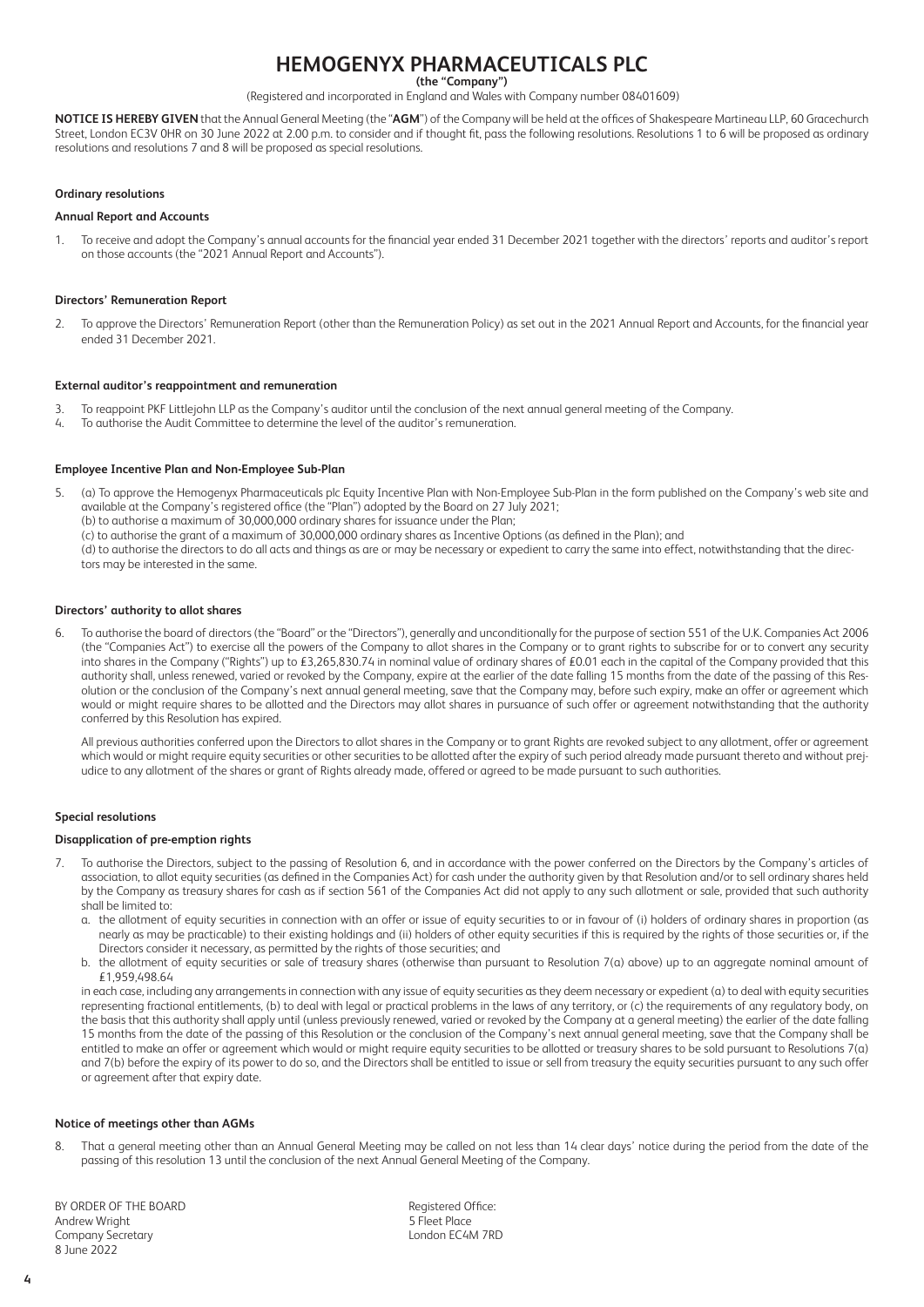## **EXPLANATORY NOTES TO THE RESOLUTIONS**

References to page numbers in the 2021 Annual Report and Accounts for the financial year ended 31 December 2021 are to the signed version of the report published on the Company's website and uploaded to the National Storage Mechanism on 29 April 2022. These page numbers may differ from the printed version of the Annual Report accompanying this notice.

## **RESOLUTION 1 – ANNUAL REPORT AND ACCOUNTS**

The Directors are required to present to the AGM the 2021 Annual Report and Accounts for the financial year ended 31 December 2021.

#### **RESOLUTION 2 – DIRECTORS' REMUNERATION REPORT**

In accordance with section 439 of the Companies Act, Shareholders are requested to approve the Directors' Remuneration Report. The Directors' Remuneration Report is set out on pages 31 to 36 of the 2021 Annual Report and Accounts. The vote is advisory only and does not affect the actual remuneration paid to an individual director.

#### **RESOLUTIONS 3 AND 4 – EXTERNAL AUDITOR'S REAPPOINTMENT AND REMUNERATION**

The auditor is appointed at every general meeting at which accounts are presented to Shareholders. The current appointment of PKF Littlejohn LLP as the Company's auditor will end at the conclusion of the AGM and it has advised of its willingness to stand for reappointment. In accordance with the provisions of the Code of Corporate Governance published by the Financial Reporting Council in 2018, it is recommended best practice for the Audit Committee to be authorised to agree how much the auditor should be paid and Resolution 4 grants this authority to the Audit Committee.

#### **RESOLUTION 5 – APPROVAL OF EMPLOYEE INCENTIVE PLAN AND NON-EMPLOYEE SUB-PLAN**

The Directors adopted the Hemogenyx Pharmaceuticals plc 2021 Equity Incentive Plan with Non-Employee Sub-Plan (the "EIP") for the grant of options, restricted shares, and restricted share units to employees, directors and consultants of the Company and its subsidiaries over ordinary shares in the capital of the Company on 27 July 2021. The decision should be approved by Shareholders within 12 months following the date of adoption. The EIP enables the grant of options (including potentially tax efficient Incentive Stock Options) to employees in the U.S., restricted shares, restricted share units and performance share awards to employees, Directors and consultants of the Company and its subsidiaries. The number of shares available for grants under the EIP is 30 million, subject to adjustment in the event of a variation of share capital, and can be increased with shareholder approval. The Directors have determined that the adoption of the EIP was advisable and in the best interests of the Company and its Shareholders and most likely to promote the success of the Company for the benefit of its members as a whole.

## **RESOLUTION 6 – ALLOTMENT OF SHARE CAPITAL**

Resolution 6 grants the Directors general authority to allot ordinary shares in the capital of the Company or to grant rights to subscribe for, or to convert any security into, such shares in the Company up to an aggregate nominal amount of £3,265,830.74, representing approximately one-third of the Company's current issued share capital.

**Resolutions 1 to 6 will be proposed as ordinary resolutions and require that more than half of the votes cast must be in favour of a resolution for it to be passed.**

#### **RESOLUTION 7 – DISAPPLICATION OF PRE-EMPTION RIGHTS**

Section 561(1) of the Companies Act requires that on an allotment of new shares for cash, such shares must first be offered to existing Shareholders in proportion to the number of shares that they each hold at that time. The Directors believe that there may be circumstances when it is in the best interests of the Company to allot new ordinary shares either on an entirely non-pre-emptive basis or in a way that departs from the statutory requirements set out in the Companies Act. Resolution 6 grants the Directors general authority to allot shares or grant rights over shares for cash and otherwise than to existing shareholders pro rata to their holdings. The authority will be limited to shares of a maximum aggregate nominal value of £1,959,498.64, being 20% of the issued ordinary share capital. This authority, if given, will expire (unless previously revoked or varied by the Company in general meeting) at the earlier of the conclusion of the next annual general meeting in 2023 or on the date which is 15 months after the relevant resolution is passed.

### **RESOLUTION 8 – NOTICE OF MEETINGS OTHER THAN ANNUAL GENERAL MEETINGS**

The Directors wish to obtain the flexibility and benefit from the ability to call general meetings on 14 clear days' notice and this Resolution, which is proposed as a special resolution, seeks authority from Shareholders for this flexibility. Such approval will not affect annual general meetings, which will continue to be held on at least 21 clear days' notice. In the event that this authority is to be exercised, the Directors will ensure that it is not used as a matter of routine, but only where the flexibility is merited by the business of the meeting and is thought to be to the advantage of Shareholders as a whole. The Company intends to meet the requirements for a means of electronic voting to be made available to all Shareholders before calling a meeting on 14 clear days' notice. The approval will be effective until the Company's next annual general meeting, when it is intended that a similar resolution will be proposed.

#### **Resolutions 7 and 8 will be proposed as special resolutions and require that at least three quarters of the votes cast must be in favour of a resolution for it to be passed.**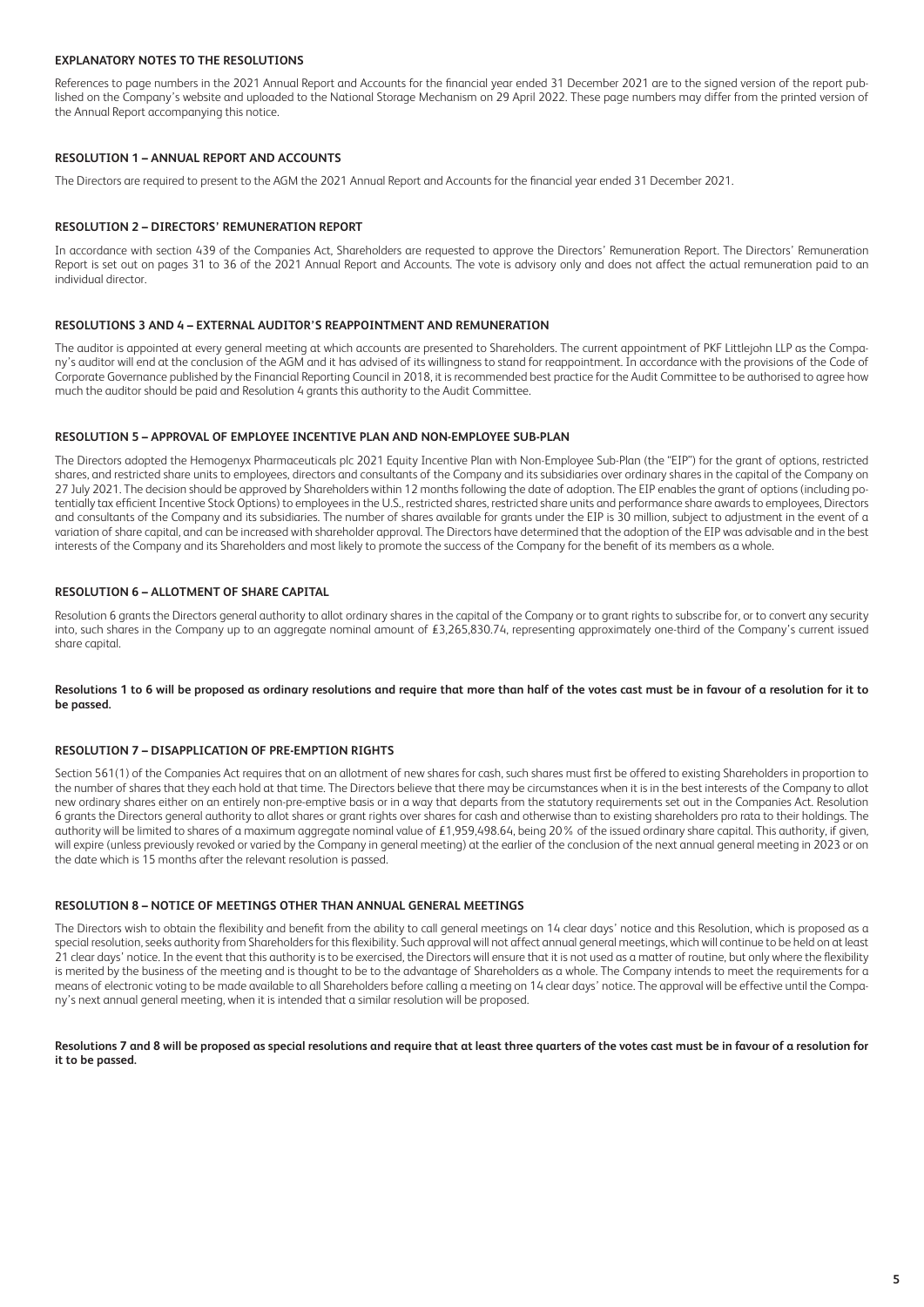#### **Notice of AGM Notes:**

#### **Entitlement to Attend and Vote**

1. To be entitled to attend and vote at the AGM (and for the purposes of the determination by the Company of the votes that may be cast in accordance with Section 360B(2) of the Act and Regulation 41 of the Uncertified Securities Regulations 2001), only those members registered in the Company's register of members at 6.00 p.m. BST on 28 June 2022 (or, if the meeting is adjourned, 2 days before the adjourned meeting) shall be entitled to attend and vote at the meeting. Changes to the register of members of the Company after the relevant deadline shall be disregarded in determining the rights of any person to attend and vote at the AGM.

#### **Appointment of Proxies**

- 2. If you are a member of the Company at the time set out in note 1 above, you are entitled to appoint a proxy to exercise all or any of your rights to attend, speak and vote at the meeting. You can appoint a proxy only using the procedures set out in these notes and the notes to the proxy form.
- 3. Shareholders are strongly encouraged to submit proxy appointments and instructions for the AGM as soon as possible, using any of the methods (by post, by email, or through CREST) set out below.
- 4. A Shareholder entitled to attend and vote at the AGM may appoint one or more proxies to exercise all or any of the Shareholder's rights to attend, submit written questions and, on a poll, to vote instead of him or her. A proxy need not be a member of the Company but must attend the AGM for the Shareholder's vote to be counted. If a Shareholder appoints more than one proxy to attend the AGM, each proxy must be appointed to exercise the rights attached to a different share or shares held by the Shareholder. If a Shareholder wishes to appoint more than one proxy, they should contact Computershare for further forms of proxy or photocopy the form of proxy as required.
- 5. A vote withheld is not a vote in law, which means that the vote will not be counted in the calculation of votes for or against the Resolution. If no voting indication is given, your proxy will vote or abstain from voting at his or her discretion. Your proxy will vote (or abstain from voting) as he or she thinks fit in relation to any other matter which is put before the meeting.
- 6. The completion and return of the Form of Proxy by post or email (or transmission of a proxy appointment through CREST or by any other procedure described below) will not prevent you from attending and voting at the AGM, if you are entitled to and wish to do so.

#### **Appointment of Proxy Using Hard Copy Proxy Form or by Email**

- 7. A Form of Proxy for use at the AGM has been provided with this notice. Instructions for its use are set out on the Form of Proxy. It is requested that the Form of Proxy (together with any power of attorney or other authority, if any, under which it is signed, or a duly certified copy thereof) be returned to the Company's Registrar, Computershare, either (i) by post to Computershare Investor Services PLC, The Pavilions, Bridgwater Road, Bristol, BS99 6ZY, or (ii) by emailing a scanned copy to #UKCSBRS.ExternalProxyQueries@computershare.co.uk, so as to be received as soon as possible and in any event not later than 2.00 p.m. BST on 28 June 2022 (or, in the case of an adjournment of the AGM, 48 hours before the time appointed for the adjourned meeting (excluding any part of such 48 hour period falling on a non-working day)).
- 8. If the Form of Proxy for the AGM is not lodged by the relevant time, it will be invalid.

#### **Appointment of Proxies Through CREST**

- 9. CREST members who wish to appoint a proxy or proxies by utilising the CREST electronic proxy appointment service may do so for the meeting and any adjournment(s) of it by using the procedures described in the CREST Manual (available from https://www.euroclear.com/site/public/EUI). CREST Personal Members or other CREST sponsored members, and those CREST members who have appointed a voting service provider(s), should refer to their CREST sponsor or voting service provider(s), who will be able to take the appropriate action on their behalf. In order for a proxy appointment made by means of CREST to be valid, the appropriate CREST message (a CREST Proxy Instruction) must be properly authenticated in accordance with Euroclear UK & Ireland Limited's (EUI) specifications and must contain the information required for such instructions, as described in the CREST Manual. The message must be transmitted so as to be received by the issuer's agent (ID: 3RA50) by no later than 2.00 p.m. BST on 28 June 2022. For this purpose, the time of receipt will be taken to be the time (as determined by the timestamp applied to the message by the CREST Applications Host) from which the issuer's agent is able to retrieve the message by enquiry to CREST in the manner prescribed by CREST.
- 10. CREST members and, where applicable, their CREST sponsors or voting service providers should note that EUI does not make available special procedures in CREST for any particular messages. Normal system timings and limitations will therefore apply in relation to the input of CREST Proxy Instructions. It is the responsibility of the CREST member concerned to take (or, if the CREST member is a CREST personal member or sponsored member or has appointed a voting service provider(s), to procure that his CREST sponsor or voting service provider(s) take(s)) such action as shall be necessary to ensure that a message is transmitted by means of the CREST system by any particular time.
- 11. In this connection, CREST members and, where applicable, their CREST sponsors or voting service providers are referred, in particular, to those sections of the CREST Manual concerning practical limitations of the CREST system and timings. The Company may treat as invalid a CREST Proxy Instruction in the circumstances set out in Regulation 35(5)(a) of the Uncertificated Securities Regulations 2001.

#### **Appointment of Proxy by Joint Members**

12. In the case of joint holders, where more than one of the joint holders purports to appoint a proxy, only the appointment submitted by the most senior holder will be accepted. Seniority is determined by the order in which the names of the joint holders appear in the Company's register of members in respect of the joint hold holding, the first-named being the most senior.

### **Changing Proxy Instructions**

13. To change your proxy instructions simply submit a new proxy appointment using the methods set out above. Note that the cut-off times for receipt of proxy appointments (see above) also apply in relation to amended instructions; any amended proxy appointment received after the relevant cut-off time will be disregarded. Where you have appointed a proxy using a hard-copy proxy form and would like to change the instructions using another hard-copy proxy form, please contact Computershare as per the communication methods shown in note 7 above. If you submit more than one valid proxy appointment, the appointment received last before the latest time for the receipt of proxies will take precedence. If the Company is unable to determine which Form of Proxy was last validly received, none of them shall be treated as valid in respect of the same.